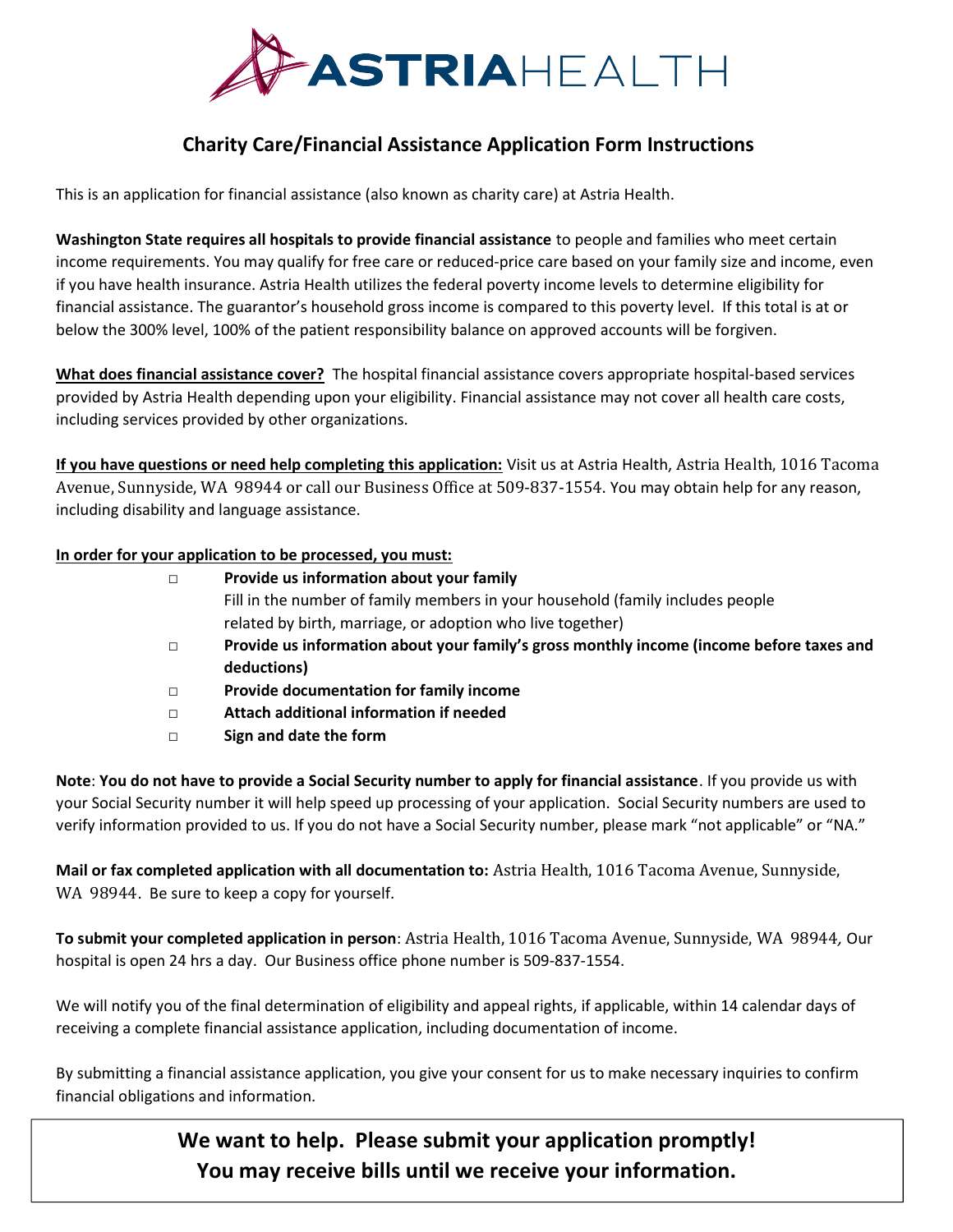

### Charity Care/Financial Assistance Application Form – confidential

Please fill out all information completely. If it does not apply, write "NA." Attach additional pages if needed.

# SCREENING INFORMATION

Do you need an interpreter?  $\Box$  Yes  $\Box$  No If Yes, list preferred language:

Has the patient applied for Medicaid?  $\Box$  Yes  $\Box$  No May be required to apply before being considered for financial assistance

Does the patient receive state public services such as TANF, Basic Food, or WIC? □ Yes □ No

Is the patient currently homeless? □ Yes □ No

Is the patient's medical care need related to a car accident or work injury?  $\Box$  Yes  $\Box$  No

#### PLEASE NOTE

- We cannot guarantee that you will qualify for financial assistance, even if you apply.
- Once you send in your application, we may check all the information and may ask for additional information or proof of income.
- Within 14 calendar days after we receive your completed application and documentation, we will notify you if you qualify for assistance.

| PATIENT AND APPLICANT INFORMATION                                      |                         |                        |                                                                                    |  |  |  |  |  |  |  |
|------------------------------------------------------------------------|-------------------------|------------------------|------------------------------------------------------------------------------------|--|--|--|--|--|--|--|
| Patient first name                                                     | Patient middle name     |                        | Patient last name                                                                  |  |  |  |  |  |  |  |
|                                                                        |                         |                        |                                                                                    |  |  |  |  |  |  |  |
| $\Box$ Female<br>$\sqcap$ Male                                         | <b>Birth Date</b>       |                        | Patient Social Security Number (optional*)                                         |  |  |  |  |  |  |  |
| $\Box$ Other (may specify $\Box$                                       |                         |                        |                                                                                    |  |  |  |  |  |  |  |
|                                                                        |                         |                        | *optional, but needed for more generous assistance<br>above state law requirements |  |  |  |  |  |  |  |
| Person Responsible for Paying Bill                                     | Relationship to Patient | <b>Birth Date</b>      | Social Security Number (optional*)                                                 |  |  |  |  |  |  |  |
|                                                                        |                         |                        | *optional, but needed for more generous assistance<br>above state law requirements |  |  |  |  |  |  |  |
| <b>Mailing Address</b>                                                 |                         | Main contact number(s) |                                                                                    |  |  |  |  |  |  |  |
|                                                                        |                         |                        |                                                                                    |  |  |  |  |  |  |  |
|                                                                        |                         |                        |                                                                                    |  |  |  |  |  |  |  |
|                                                                        | Email Address:          |                        |                                                                                    |  |  |  |  |  |  |  |
| City<br>State                                                          | Zip Code                |                        |                                                                                    |  |  |  |  |  |  |  |
| Employment status of person responsible for paying bill                |                         |                        |                                                                                    |  |  |  |  |  |  |  |
| □ <b>Employed</b> (date of hire:<br>□ Unemployed (how long unemployed: |                         |                        |                                                                                    |  |  |  |  |  |  |  |
| $\Box$ Self-Employed<br>□ Student                                      | □ Disabled              | $\Box$ Retired         | $\Box$ Other (                                                                     |  |  |  |  |  |  |  |

#### FAMILY INFORMATION

List family members in your household, including you. "Family" includes people related by birth, marriage, or adoption who live together.

| <b>FAMILY SIZE</b> |                         |                         | Attach additional page if needed |                           |                   |
|--------------------|-------------------------|-------------------------|----------------------------------|---------------------------|-------------------|
|                    | Date of<br><b>Birth</b> | Relationship to Patient | If 18 years old or older:        | If 18 years old or older: | Also applying for |
| Name               |                         |                         | Employer(s) name or              | Total gross monthly       | financial         |
|                    |                         |                         | source of income                 | income (before taxes):    | assistance?       |
|                    |                         |                         |                                  |                           | Yes / No          |
|                    |                         |                         |                                  |                           | Yes / No          |
|                    |                         |                         |                                  |                           | Yes / No          |
|                    |                         |                         |                                  |                           | Yes / No          |